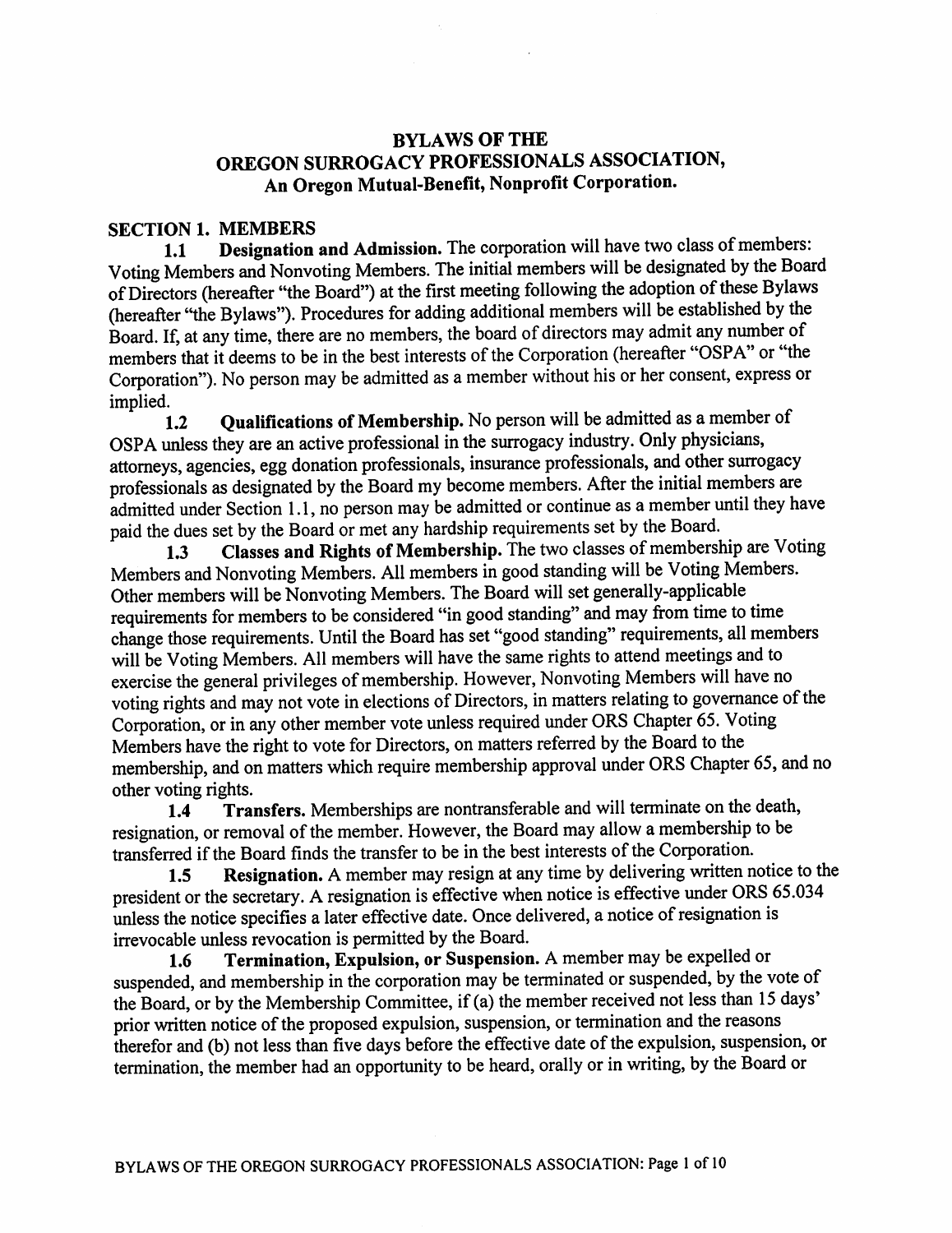Membership Committee, who is authorized to decide whether or not the proposed expulsion, suspension, or termination will take place.

Regular Meetings. Meetings will be held quarterly as scheduled by the Board.  $1.7$ 

Annual Meetings. The first quarter regular meeting as scheduled by the board 1.8 will be the annual meeting of members. The failure to hold an annual meeting on the stated date will not affect the validity of any corporate action. At the annual meeting, the president, and any other officer or person whom the president may designate, will report on the activities and financial condition of the corporation and the members may consider and act on other matters that may be raised consistent with the notice requirements of ORS 65.214.

Special Meetings. A special meeting of members will be held (a) on the call of 1.9 the board of directors or (b) if the holders of at least 25% of the voting power of the corporation sign, date, and deliver to the secretary one or more written demands for the meeting describing the purpose or purposes for which it is to be held. Only matters within the purpose or purposes described in the meeting notice may be conducted at a special meeting of members.

Place of Meetings. Meetings of the members may be held at any place in or out  $1.10$ of Oregon designated by the board of directors. If a meeting place is not designated by the board of directors, the meeting will be held at the offices of All Families Surrogacy LLC, 12725 SW Millikan Way, Suite 300, Beaverton, Oregon 97005.

Telephonic Meetings. The Board may permit any or all of the members to  $1.11$ participate in an annual meeting or a special meeting, or may conduct the meeting, by using any means of communication by which all members participating may simultaneously hear each other during the meeting. A member participating in the meeting by this means is deemed to be present in person at the meeting.

1.12 Proxies. Members may participate in a meeting by written proxy duly executed and filed with the secretary. No proxy will be valid after 11 months from the date of its execution unless otherwise provided in the proxy.

Action Without Meeting by Unanimous Written Consent. Any action required  $1.13$ or permitted to be taken at a members' meeting may be taken without a meeting if the action is taken by all members entitled to vote on the matter. The action must be evidenced by one or more written consents describing the action taken, be signed by each member entitled to vote on the action, and be delivered to the corporation for inclusion in the minutes or filing with the corporate records reflecting the action taken. Unless the consent specifies an earlier or later effective date, action taken under this section is effective when the last member entitled to vote on the matter signs the consent. A consent under this section has the effect of a meeting vote and may be described as such in any document. For the purposes of this Section 1.13, a consent sent from a member's email account reflected in the corporation's records will be considered signed, regardless whether the member's name is typed in the email.

Action by Written Ballot. Any action that may be taken at a members' meeting  $1.14$ may be taken without a meeting if the corporation delivers a written ballot to every member entitled to vote on the matter. A written ballot must set forth each proposed action and provide an opportunity to vote for or against each proposed action. Approval by written ballot will be valid only when the number of votes cast by ballot equals or exceeds a quorum of the members, and the number of approvals equals or exceeds the number of votes that would be required to approve the matter at a meeting at which the total number of votes cast is the same as the number of votes cast by ballot. All solicitations for votes by written ballot must (a) indicate the number of responses needed to meet the quorum requirements, (b) state the percentage of approvals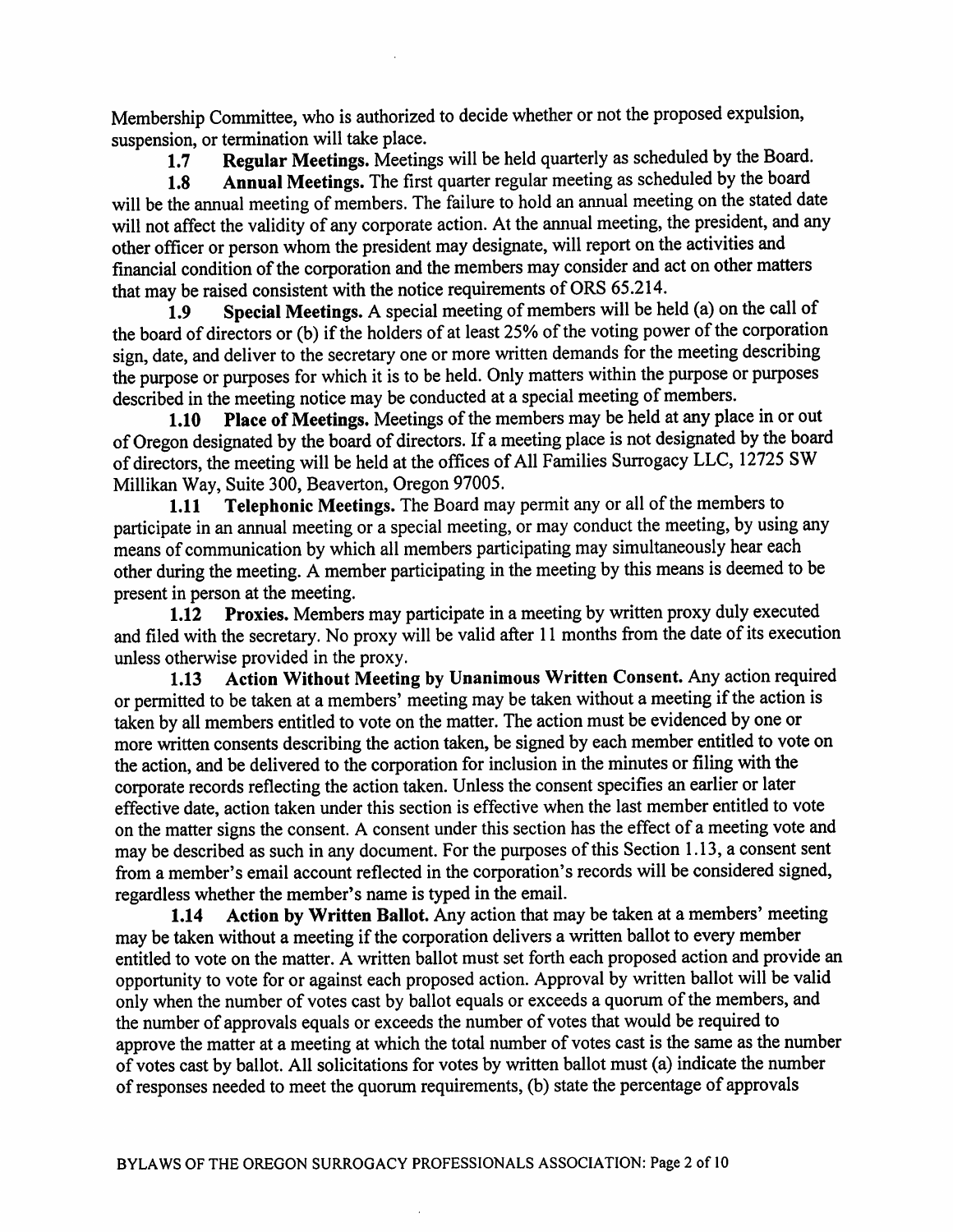necessary to approve each matter other than election of directors, and (c) specify a reasonable time by which a ballot must be received by the corporation in order to be counted. Once delivered, a written ballot may not be revoked. For the purposes of this section, an electronic ballot may be sent to members via email. Members may return electronic ballots via email. A ballot returned from a member's known email address will be considered a binding vote of that member.

Notice of Meetings. The corporation must notify its members of the place, date,  $1.15$ and time of each meeting of members no fewer than seven days before the meeting or, if notice is physically mailed by other than first-class or registered mail, no fewer than 30 nor more than 60 days before the meeting. Notice must be sent to each member entitled to vote at the meeting at the member's last address or email address as set forth in the corporate records. Notice of an annual meeting must describe any matter or matters that must be approved by members under ORS 65.361, 65.404, 65.414(1)(a), 65.437, 65.464, 65.487, 65.534, or 65.624. Notice of a special meeting must describe the purpose or purposes for which the meeting is called.

Waiver of Notice. A member may, at any time, waive any notice required by  $1.16$ these bylaws. Except as provided in the following sentence, any waiver must be in writing, be signed by the member entitled to the notice, specify the meeting for which the notice is waived, and be delivered to the corporation for inclusion in the minutes or filing with the corporate records. A member's attendance at or participation in a meeting, either in person or by proxy, waives any required notice to the member of the meeting unless the member, at the beginning of the meeting, objects to holding the meeting or transacting business at the meeting and does not thereafter vote for or assent to any action taken at the meeting.

Record Date. The record date to determine the members entitled to notice of a  $1.17$ members' meeting, to demand a special meeting, to vote, or to take any other lawful action will be as follows:

The record date to determine the members entitled to notice of a members'  $(a)$ meeting will be 7 days before the day that notice is first mailed or otherwise transmitted to members in accordance with ORS 65.034 or, if notice is waived, then 7 days before the day on which the meeting is held;

The record date to determine the members entitled to demand a special meeting  $(b)$ will be the date the first member signs the demand;

The record date to determine the members entitled to take action without a  $(c)$ meeting will be the date the first member signs the consent to the action;

The record date to determine the members entitled to vote at a members' meeting  $(d)$ will be the date of the meeting:

The record date to determine the members entitled to exercise any rights with  $(e)$ respect to any other lawful action will be the day on which the board of directors adopts the resolution relating thereto or the 60th day before the date of such other action, whichever is later.

Quorum and Voting. A quorum of the members will consist of those votes 1.18 represented at a meeting of members. The affirmative vote of a majority of the votes represented and voting when the action is taken will be the act of the members except to the extent that the articles of incorporation, these bylaws, or applicable law require the vote of a greater number of members.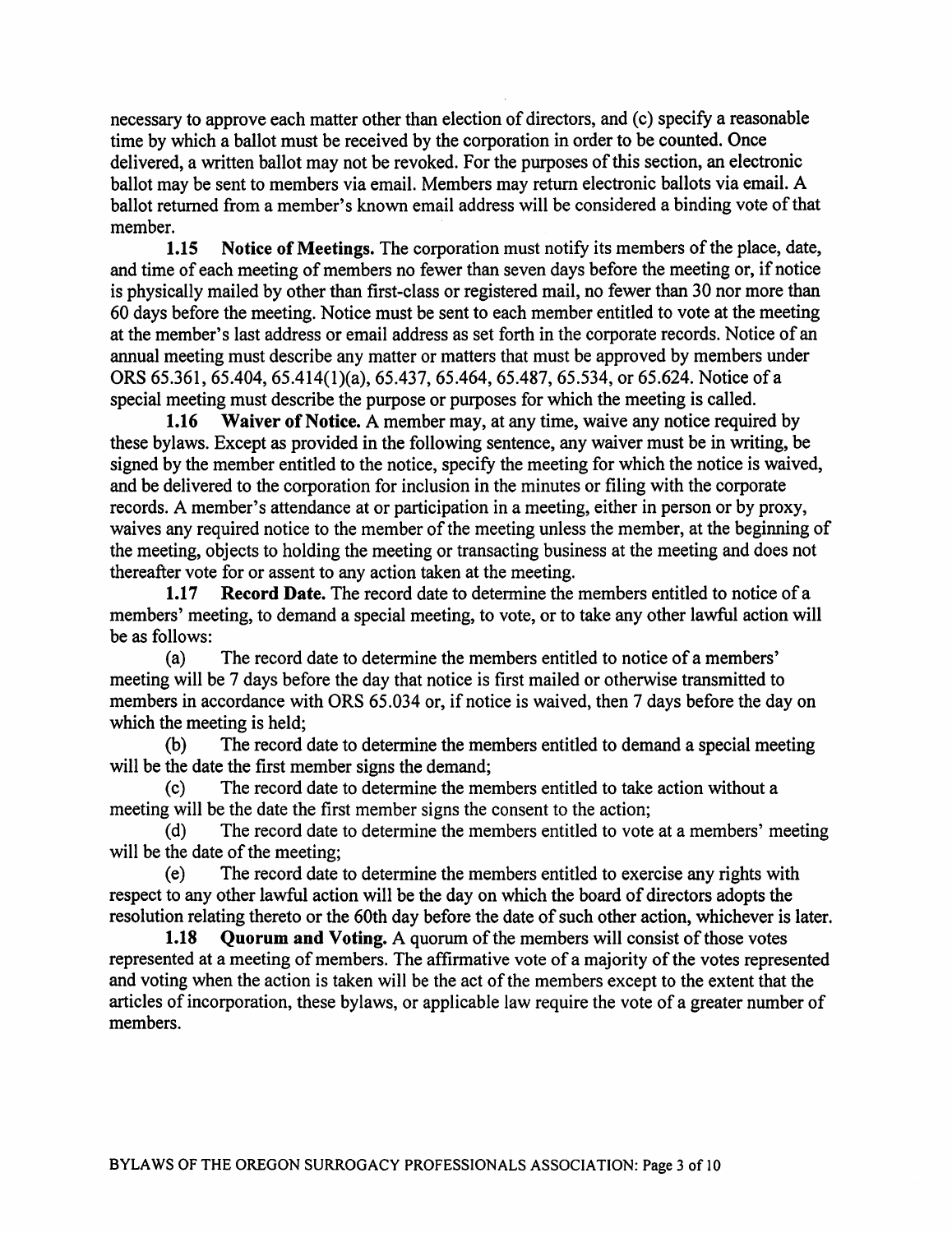# **SECTION 2. DIRECTORS**

**Powers.** All corporate powers will be exercised by or under the authority of, and  $2.1$ the affairs of the corporation will be managed under the direction of, the Board of Directors ("the Board"). Other than election of directors and matters which require membership approval under ORS Chapter 65, the members will have no right to vote on any matter of corporate management unless the Board refers the matter to the membership for a vote.

**Qualifications.** All directors must be individuals who are 18 years of age or  $2.2$ older. Directors need not be residents or citizens of Oregon or of the United States of America. Directors need not be members of the corporation.

Initial Directors. The membership has selected an initial Board of Directors. The  $2.3$ Initial Directors are Adrienne Black and Carey Flamer-Powell as co-presidents, Andi Hockman as Secretary, and Beth Wolfsong as Treasurer. The Initial Directors' terms will be not less than three or more than five years. After adopting these Bylaws, the Board will set staggered terms for the initial directors.

Number. The board of directors will consist of not fewer than 3 and not more  $2.4$ than 7 persons. The Board will set staggered terms for the Directors and may call for election of new directors as it deems appropriate.

**Election and Tenure of Office.** Directors will be elected at the Annual Meeting  $2.5$ of the members unless the Board sets another time for Elections and gives proper notice. After adoption of these bylaws but prior to the expiration the Initial Directors' terms, the Board will be divided into groups to be elected in staggered elections. After the Initial Directors' terms expire, future directors' terms will be not less than 1 or more than 4 years, as set by the board. Directors may be reelected for any number of consecutive terms. Despite the expiration of a director's term, the director will continue to serve until the director's successor is elected and qualifies, or until there is a decrease in the number of directors.

 $2.6$ Vacancies. A vacancy in the board of directors will exist on the death, resignation, or removal of any director. When a vacancy occurs, the Board may: (a) leave the position vacant if the vacancy will not cause the Board to fall below three members and will not adversely affect the operation of the corporation, (b) fill the vacant seat with a person selected by the Board, or (c) may call for the Voting Members to elect a new director. Each director so installed will hold office for the balance of the unexpired term of his or her predecessor. If the board of directors accepts the resignation of a director tendered to take effect at a future time, a successor may be elected to take office when the resignation becomes effective.

 $2.7$ **Resignation.** A director may resign at any time by delivering written notice to the president or the secretary. A resignation is effective when notice is effective under ORS 65.034 unless the notice specifies a later effective date. Once delivered, a notice of resignation is irrevocable unless revocation is permitted by the board of directors.

**Removal.** A director elected by the Voting Members may be removed at any  $2.8$ time, with or without cause, by vote of a majority of the Voting Members. A director appointed by the Board may be removed at any time, with or without cause.

Meetings. An annual meeting of the board of directors will be held immediately  $2.9$ after, and at the same place as, the annual meeting of members. If the time and place of any other directors' meeting are regularly scheduled by the board of directors, the meeting is a regular meeting. All other meetings are special meetings. The board of directors may hold annual, regular, or special meetings in or out of Oregon.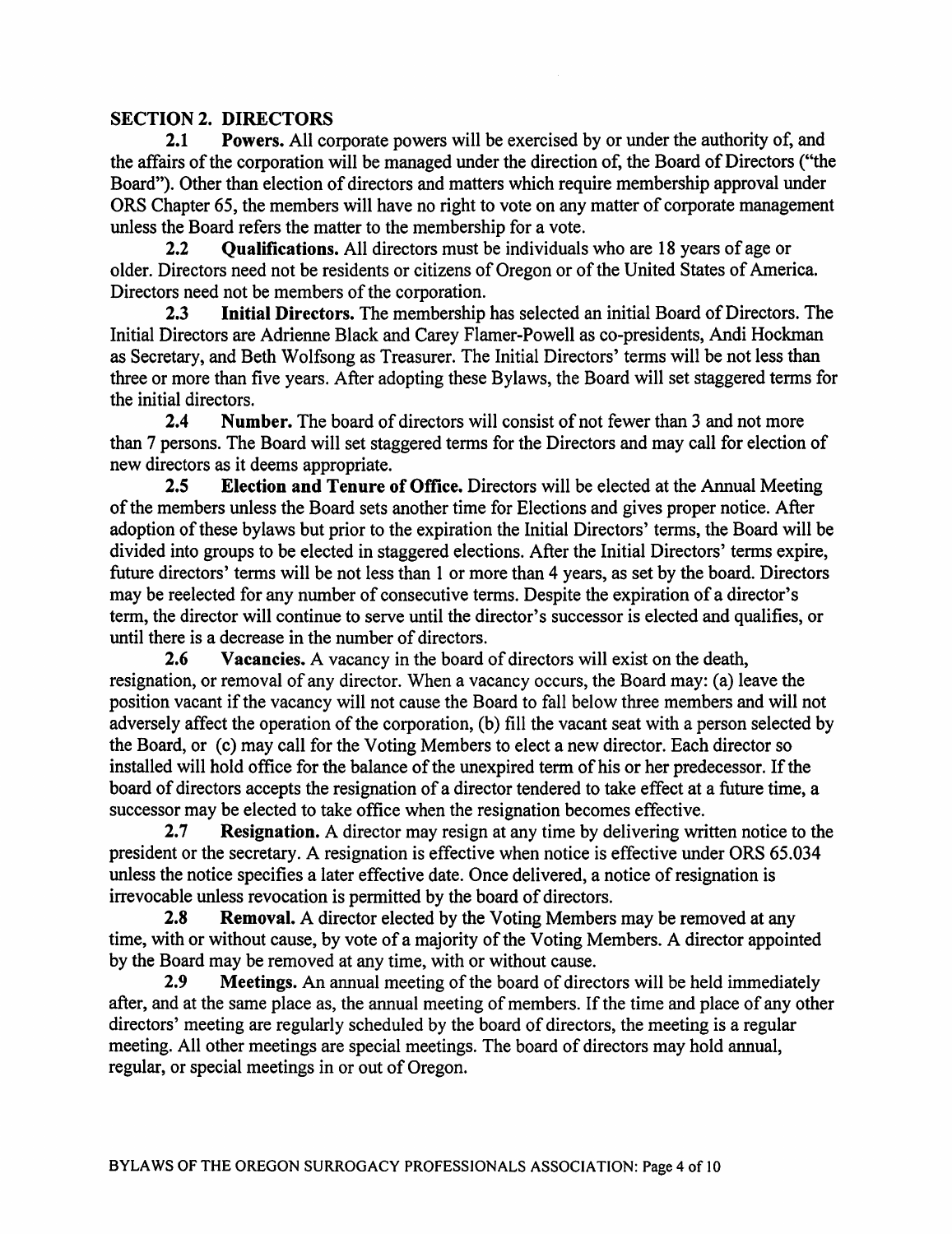#### **Telephonic Participation.**  $2.10$

2.10.1 The board of directors may permit any or all of the directors to participate in a regular or special meeting by, or conduct the meeting through, the use of any means of communication by which either (a) all directors participating may simultaneously hear or read each other's communications during the meeting or (b) all communications during the meeting are immediately transmitted to each participating director, and each participating director is able to immediately send messages to all other participating directors.

2.10.2 If a meeting is conducted through the use of a means described in Section 2.10.1, (a) all participating directors must be informed that a meeting is taking place at which official business may be transacted and (b) a director participating in the meeting by this means is deemed to be present in person at the meeting.

Action without Meeting by Unanimous Written Consent. Any action required 2.11 or permitted to be taken at a board of directors' meeting may be taken without a meeting if the action is taken by all members of the board of directors. The action must be evidenced by one or more written consents describing the action taken, signed by each director, and be included in the minutes or filed with the corporate records reflecting the action taken. Action taken under this section is effective when the last director signs the consent, unless the consent specifies an earlier or later effective date. As used in this Section 2.10, "written" includes a communication that is transmitted or received by electronic means, and "sign" includes an electronic signature. A consent sent from a director's email address reflected in the corporation's records will be considered signed regardless whether the director's name is typed in the email. A consent under this section has the effect of a meeting vote and may be described as such in any document.

Call and Notice of Meetings. The annual meeting and regular meetings of the  $2.12$ board of directors may be held without notice of the date, time, place, or purpose of the meeting. Special meetings of the board of directors must be preceded by at least 7 days' notice, if given by first-class mail, or 48 hours' notice, if delivered personally or given by telephone, e-mail, or fax, to each director of the date, time, and place of the meeting. Except as specifically provided in these bylaws or applicable law, the notice need not describe the purposes of any meeting. The president or any two or more of the directors then in office may call and give notice of a meeting of the board.

Waiver of Notice. A director may at any time waive any notice required by these  $2.13$ bylaws. Except as provided in the following sentence, any waiver must be in writing, must be signed by the director entitled to the notice, must specify the meeting for which the notice is waived, and must be filed with the minutes or the corporate records. A director's attendance at or participation in a meeting waives any required notice to the director of the meeting unless the director, at the beginning of the meeting or promptly on the director's arrival, objects to holding the meeting or transacting business at the meeting and does not thereafter vote for or assent to any action taken at the meeting.

Quorum and Voting. A quorum of the board of directors will consist of a  $2.14$ majority of the number of directors in office immediately before the meeting begins. If a quorum is present when a vote is taken, the affirmative vote of a majority of the directors present when the action is taken will be the act of the board of directors except to the extent that the articles of incorporation, these bylaws, or applicable law requires the vote of a greater number of directors. A director is considered present regardless of whether the director votes or abstains from voting.

Presumption of Assent. A director who is present at a meeting of the board of  $2.15$ directors when corporate action is taken is deemed to have assented to the action taken unless: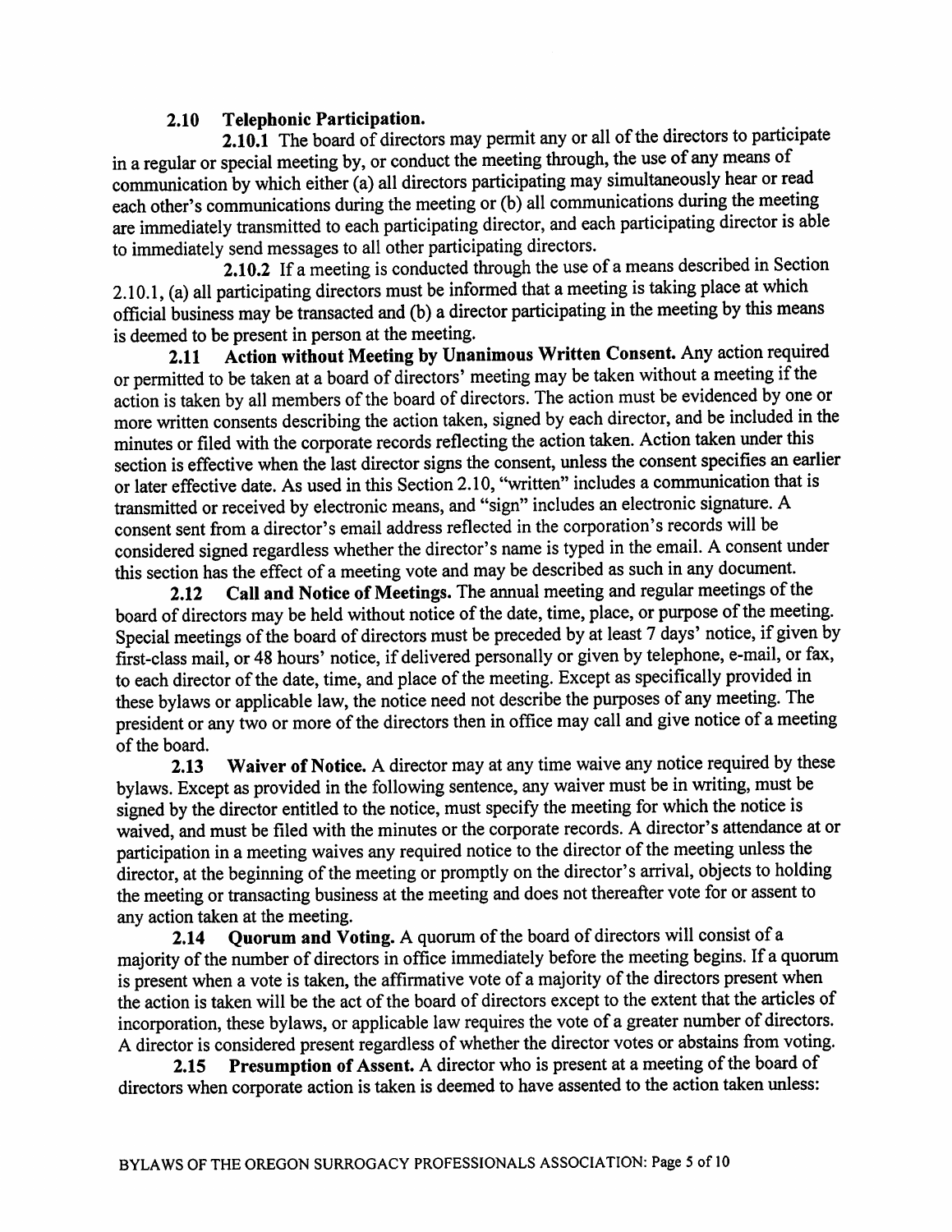At the beginning of the meeting, or promptly on the director's arrival, the director  $(a)$ objects to holding the meeting or transacting the business at the meeting;

 $(b)$ The director's dissent or abstention from the action taken is entered in the minutes of the meeting; or

The director delivers written notice of dissent or abstention to the presiding  $(c)$ officer of the meeting before its adjournment or to the corporation within 24 hours after adiournment of the meeting. The right of dissent or abstention is not available to a director who votes in favor of the action taken.

 $2.16$ **Board Committees.** The board of directors may create one or more committees of the board of directors and appoint members of the board to serve on them or designate the method of selecting committee members. Each committee must consist of two or more directors, who serve at the pleasure of the board of directors. The creation of a committee and the appointment of directors to the committee or designation of a method of selecting committee members must be approved by a majority of all directors in office when the action is taken. The provisions of these bylaws governing meetings, action without meetings, notice and waiver of notice, and quorum and voting requirements of the board of directors will apply to committees and their members as well. Committees of the board of directors may, to the extent specified by the board of directors, exercise the authority of the board of directors, but no committee of the board of directors may:

 $(a)$ Authorize distributions, but this restriction does not apply to payment of value for property received or services performed or payment of benefits in furtherance of the corporation's purposes;

Approve or recommend dissolution, merger, or the sale, pledge, or transfer of all  $(b)$ or substantially all of the corporation's assets;

Elect, appoint, or remove directors or fill vacancies on the board or on any of its  $(c)$ committees: or

Adopt, amend, or repeal the articles of incorporation or bylaws.  $(d)$ 

 $2.17$ Other Committees. The board of directors may create one or more other committees. Members of these committees need not be members of the board of directors, but at least one director must serve on each such committee. These committees will have no power to act on behalf of, or to exercise the authority of, the board of directors, but may make recommendations to the board of directors.

 $2.18$ **Compensation.** Directors and members of committees may be reimbursed for any expenses that are determined by resolution of the board of directors to be just and reasonable. Directors will not otherwise be compensated for service in their capacity as directors.

### **Director Conflict of Interest.**  $2.19$

2.19.1 A conflict-of-interest transaction is a transaction with the corporation in which a director of the corporation has a direct or indirect conflict of interest.

2.19.2 For purposes of Section 2.19, a director of the corporation has an indirect interest in a transaction if (a) another entity in which the director has a material interest or in which the director is a general partner is a party to the transaction or (b) another entity of which the director is a director, officer, or trustee is a party to the transaction, and the transaction is or should be considered by the board of directors of the corporation.

2.19.3 A conflict-of-interest transaction is neither voidable nor the basis for imposing liability on the director if the transaction is fair to the corporation when it was entered into or is approved as provided in Section 2.19.4.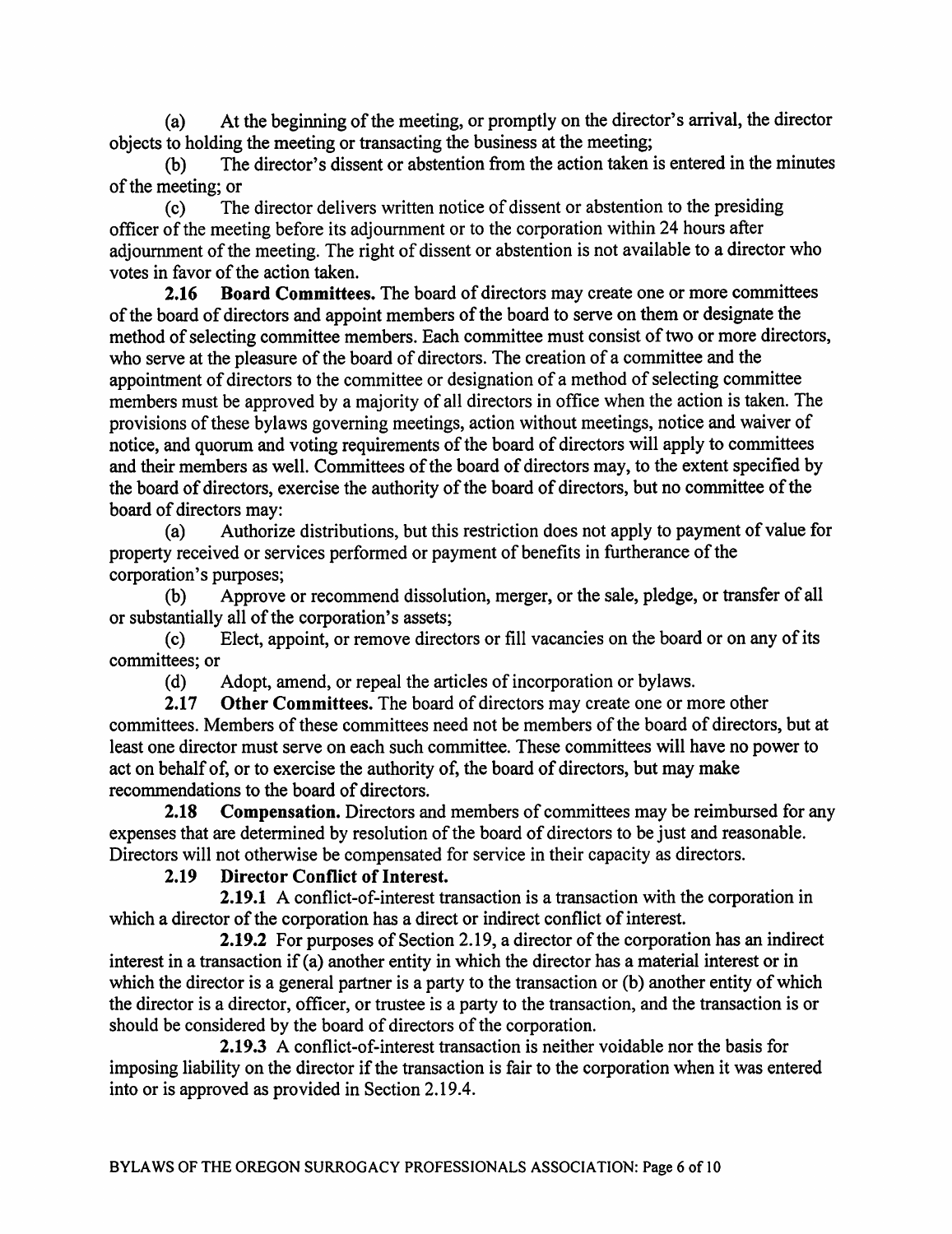2.19.4 A transaction in which a director has a conflict of interest may be approved either (a) in advance by the vote of the board of directors or a committee of the board of directors if the material facts of the transaction and the director's interest were disclosed or known to the board of directors or a committee of the board of directors or (b) in advance or afterward by the a Voting- and Non-Voting Members if the material facts of the transaction and the director's interest were disclosed or known to the members and they authorized, approved, or ratified the transaction in accordance with Section 2.19.6.

2.19.5 For purposes of clause (a) of Section 2.19.4, a conflict-of-interest transaction is authorized, approved, or ratified if it receives the affirmative vote of a majority of the directors on the board of directors or on the committee who have no direct or indirect interest in the transaction. A transaction may not be authorized, approved, or ratified under this section by a single director. If a majority of the directors who have no direct or indirect interest in the transaction votes to authorize, approve, or ratify the transaction, a quorum is present for the purpose of taking action under this section. The presence of, or a vote cast by, a director with a direct or indirect interest in the transaction does not affect the validity of any action taken under clause (a) of Section 2.19.4 if the transaction is otherwise approved as provided in Section 2.19.4.

2.19.6 For purposes of clause (b) of Section 2.19.4, a conflict-of-interest transaction is authorized, approved, or ratified by the members if it receives a majority of the votes entitled to be counted under this section. Votes cast by or voted under the control of a director who has a direct or indirect interest in the transaction, and votes cast by or voted under the control of an entity described in Section 2.19.2 may be counted in a vote of members to determine whether to authorize, approve, or ratify a conflict-of-interest transaction under clause (b) of Section 2.19.4. A majority of the members, whether or not present, who are entitled to be counted in a vote on the transaction under this section constitutes a quorum for the purpose of taking action under this section.

### **SECTION 3. OFFICERS**

Designation; Appointment. The officers of the corporation will be a president  $3.1$ and vice president, a secretary, a treasurer, and any other officer that the board of directors may from time to time appoint. The officers will be appointed by, and will hold office at the pleasure of, the board of directors. The same person may simultaneously hold more than one office, except for the offices of president and secretary.

#### **Compensation and Term of Office.**  $3.2$

3.2.1 The compensation, if any, and term of office of each officer of the corporation will be fixed by the board of directors.

3.2.2 Any officer may be removed, with or without cause, at any time by action of the board of directors.

3.2.3 Any officer may resign at any time by delivering notice to the board of directors, the president, or the secretary. A resignation is effective when the notice is effective under ORS 65.034 unless the notice specifies a later effective date. If a resignation is made effective at a later date and the corporation accepts the later effective date, the board of directors may fill the pending vacancy before the effective date if the board of directors provides that the successor does not take office until the effective date. Once delivered, a notice of resignation is irrevocable unless revocation is permitted by the board of directors.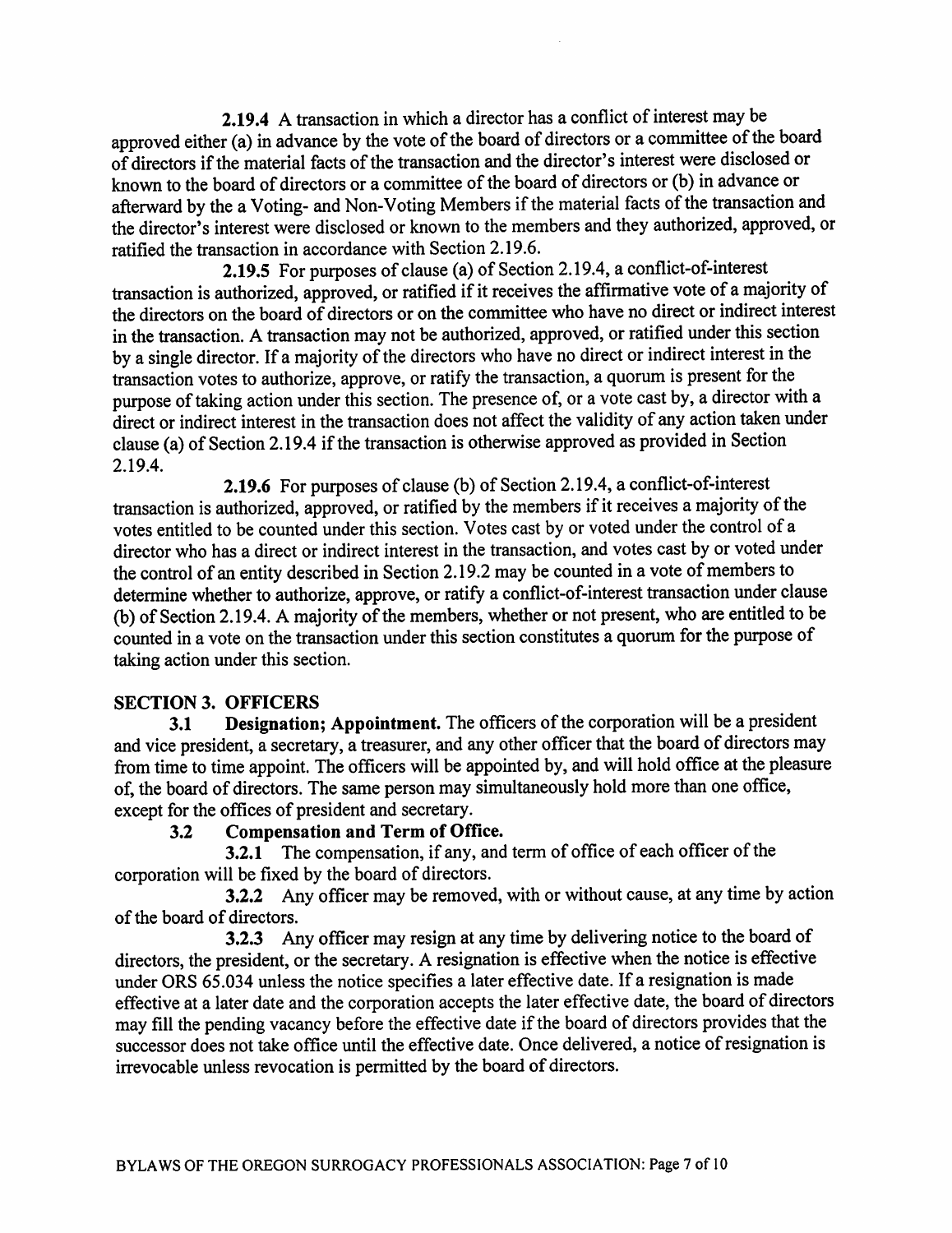3.2.4 No removal or resignation as provided in Section 3.2.2 or 3.2.3 will prejudice the rights of any party under a contract of employment.

President. The president will preside at meetings of the board of directors, will  $3.3$ ensure that the board of directors is advised on all significant matters of the corporation's business, will act as a principal spokesperson and representative of the corporation, will be the chief executive officer of the corporation, will have the general powers and duties of management usually vested in a chief executive officer, and will have other powers and duties that may be prescribed by the board of directors or these bylaws.

Vice President. The vice president will preside at meetings of the board of  $3.4$ directors at which the president is absent and, in the absence of the president, will have the other powers and perform the other duties of the president. The vice president also will have other powers and perform such other duties that may be prescribed by the board of directors.

Secretary. The secretary will be responsible for preparing minutes of meetings  $3.5$ and for authenticating records of the corporation. The secretary will keep or cause to be kept, at the principal office or such other place as the board of directors may order, a book of minutes of all meetings. The secretary also will have other powers and perform other duties that may be prescribed by the board of directors or these bylaws.

### Treasurer.  $3.6$

3.6.1 The treasurer will be the chief financial officer of the corporation and will keep and maintain, or cause to be kept and maintained, adequate and correct books and records of accounts of the properties and business transactions of the corporation. The treasurer will deposit, or cause to be deposited, all money and other valuables in the name and to the credit of the corporation with those depositories that may be designated by the board of directors, will disburse or cause to be disbursed funds of the corporation as may be ordered by the board of directors, and will have other powers and perform other duties that may be prescribed by the board of directors of these bylaws.

**3.6.2** If required by the board of directors, the treasurer must give the corporation a bond in an amount and with such surety specified by the board of directors for the faithful performance of the duties of the treasurer's office and for restoration to the corporation of all of its books, papers, vouchers, money, and other property of every kind in the treasurer's possession or under the treasurer's control on the treasurer's death, resignation, retirement, or removal from office.

 $3.7$ Assistants. The board of directors may appoint or authorize the appointment of assistants to the secretary or treasurer or both. Any such assistant may exercise the powers of the secretary or treasurer, as the case may be, and will perform those duties that are prescribed by the board of directors.

# **SECTION 4. NONDISCRIMINATION**

The corporation will not discriminate in providing services, hiring employees, or otherwise, on the basis of gender, race, creed, marital status, sexual orientation, religion, color, age, national origin, disability, or familial status.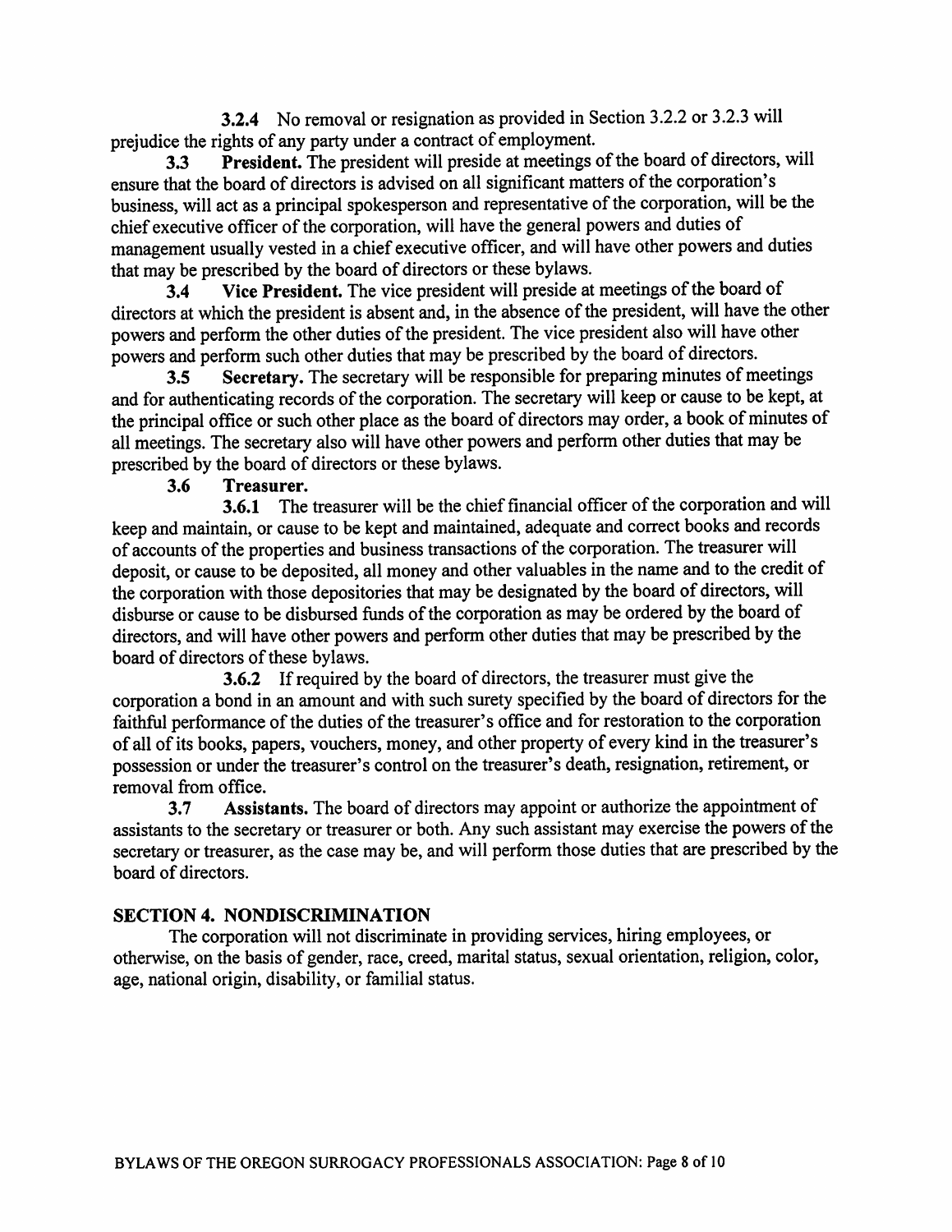# **SECTION 5. GENERAL PROVISIONS**

### **Amendment of Bylaws.**  $5.1$

5.1.1 The board of directors may amend or repeal these bylaws or adopt new bylaws by majority vote.

5.1.2 Whenever an amendment or a new bylaw is adopted, it will be copied in the minute book with the original bylaws in the appropriate place. If any bylaw is repealed, the fact of repeal and the date on which the repeal occurred will be stated in that book and place.

No amendment to the Articles of Incorporation or Bylaws of the  $5.1.3$ corporation will be effective unless approved in writing by the Carey Flamer-Powell and Adrienne Black (the "Incorporators"). This Section 5.1.3 may not be amended without written approval of the Incorporators as set out in ORS 65.467.

Inspection of Books and Records. All books, records, and accounts of the  $5.2$ corporation will be open to inspection by the directors in the manner and to the extent required by law.

 $5.3$ Checks, Drafts, etc. All checks, drafts, and other orders for payment of money, notes, or other evidences of indebtedness issued in the name of or payable to the corporation must be signed or endorsed by the person or persons and in such manner that may be determined from time to time by resolution of the board of directors.

**Deposits.** All funds of the corporation not otherwise employed must be deposited  $5.4$ to the credit of the corporation in those banks, trust companies, or other depositories as the board of directors or officers of the corporation designated by the board of directors select, or be invested as authorized by the board of directors.

 $5.5$ **Loans or Guarantees.** The corporation may not borrow money and no evidence of indebtedness may be issued in its name unless authorized by the board of directors. This authority may be general or confined to specific instances. The corporation may not make a loan to or guarantee an obligation of a director of the corporation except as permitted by ORS  $65.364(2)$ .

5.6 **Execution of Documents.** The board of directors may, except as otherwise provided in these bylaws, authorize any officer or agent to enter into any contract or to execute any instrument in the name of and on behalf of the corporation. This authority may be general or confined to specific instances. Unless so authorized by the board of directors, no officer, agent, or employee will have any power or authority to bind the corporation by any contract or engagement, or to pledge its credit, or to render it liable for any purpose or for any amount.

 $5.7$ Insurance. The corporation may purchase and maintain insurance on behalf of an individual against liability asserted against or incurred by the individual who is or was a director, officer, employee, or agent of the corporation, or who, while a director, officer, employee, or agent of the corporation, is or was serving at the request of the corporation as a director, officer, partner, trustee, employee, or agent of another foreign or domestic business or nonprofit corporation, partnership, joint venture, trust, employee benefit plan, or other enterprise; however, the corporation may not purchase or maintain such insurance to indemnify any director, officer, or agent of the corporation in connection with any proceeding charging improper personal benefit to the director, officer, or agent in which the director, officer, or agent was adjudged liable on the basis that personal benefit was improperly received by the director, officer, or agent.

Fiscal Year. The fiscal year of the corporation will begin on the first day of 5.8 January and end on the last day of December in each year.